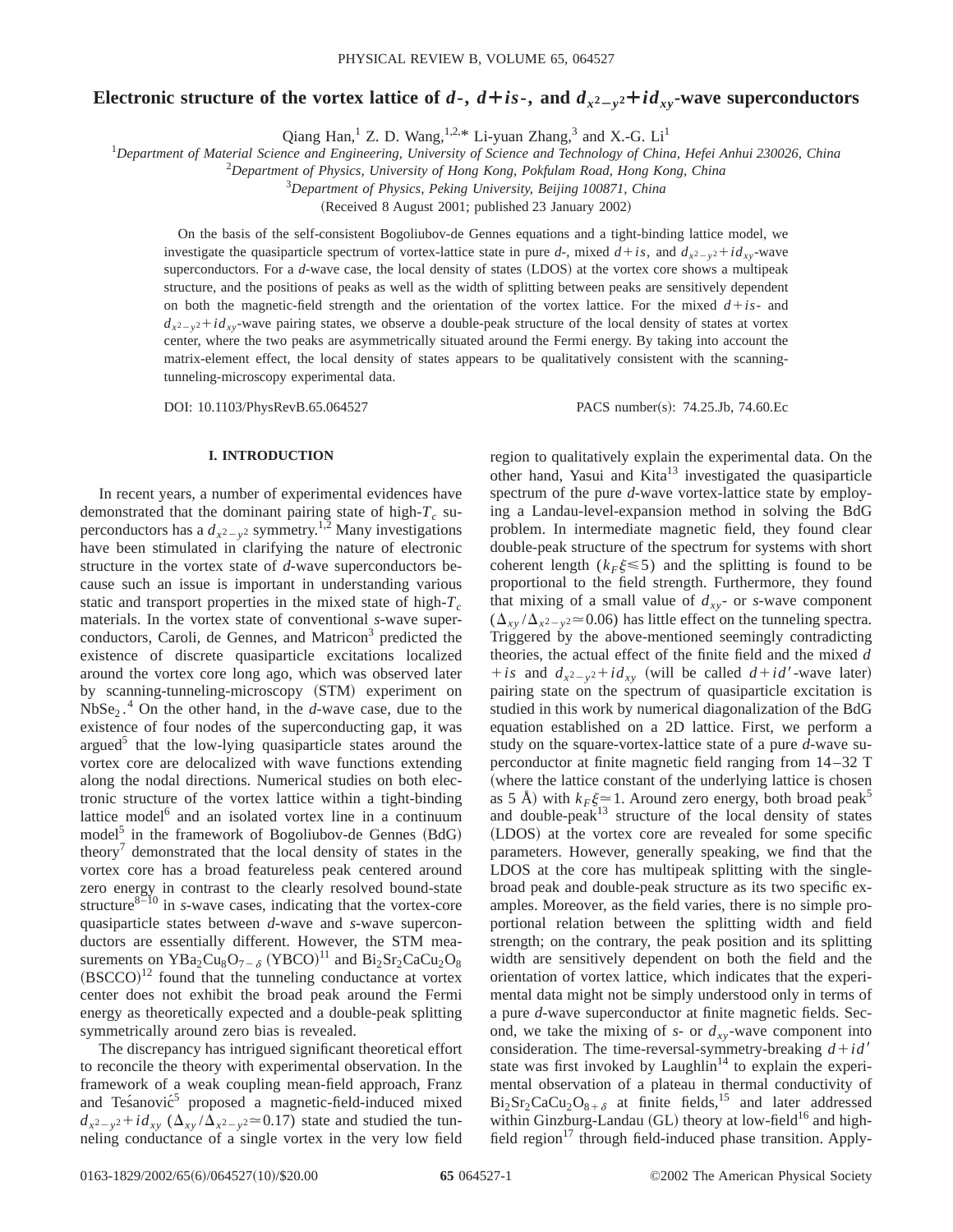ing the BdG theory, we study the vortex-lattice structure of a  $d + is$ - and a  $d + id'$ -wave state that are favorable at finite fields with  $\Delta_s/\Delta_d \leq 0.4$  and  $\Delta_{d'}/\Delta_d \leq 0.2$ . We find a doublepeak structure of the LDOS at the vortex core asymmetrically located with respect to zero energy. One peak corresponds to vortex-bound state as in *s*-wave superconductors and the other corresponds to the coherent peak at the gap edge of the subdominant  $s$ - or  $d_{xy}$ -wave component. Employing the matrix-element effect,<sup>18</sup> an approximately symmetric double-peak structure can be observed, which is qualitatively consistent with experimental data.

#### **II. MODEL AND BASIC EQUATIONS**

In this work, we adopt an extended Hubbard model on a  $two$ -dimensional  $(2D)$  lattice with nearest-neighbor  $(NN)$ hopping and onsite, nearest-neighbor, and/or next-nearestneighbor (NNN) pairing interactions to model the decoupled  $CuO<sub>2</sub>$  layers of high- $T<sub>c</sub>$  cuprates. The model Hamiltonian is expressed as

$$
H = -\sum_{\langle i,j\rangle\sigma} t_{ij} c_{i\sigma}^{\dagger} c_{j\sigma} - \mu \sum_{i\sigma} n_{i\sigma} - V_0 \sum_i n_{i\uparrow} n_{i\downarrow}
$$

$$
- \frac{V_1}{2} \sum_{\langle i,j\rangle\sigma\sigma'} n_{i\sigma} n_{j\sigma'} - \frac{V_2}{2} \sum_{\langle\langle i,j\rangle\rangle\sigma\sigma'} n_{i\sigma} n_{j\sigma'} . \tag{1}
$$

Here  $n_{i\sigma} = c_{i\sigma}^{\dagger} c_{i\sigma}$  is the electron number operator for spin  $\sigma$ on site *i*,  $\langle i, j \rangle$  and  $\langle \langle i, j \rangle \rangle$  denote NN and NNN pairs in the lattice, respectively.  $\mu$  is the chemical potential. The hopping integral is written as

$$
t_{ij} = t \exp \bigg[ -\frac{i\pi}{\Phi_0} \int_{\mathbf{r}_i}^{\mathbf{r}_j} \mathbf{A}(\mathbf{r}) \cdot d\mathbf{r} \bigg],
$$

with  $A(r)$  the vector potential and  $\Phi_0 = hc/2e$  the superconducting flux quantum.  $V_0$ ,  $V_1$ ,  $V_2 > 0$  are onsite, NN, and NNN attractive potentials, which give rise to the pairing in the *s*-wave,  $d_{x^2-y^2}$ -wave, and  $d_{xy}$ -wave channel, respectively. With appropriate setting of the values of  $V_0$ ,  $V_1$ , and  $V_2$ , *s*-,  $d_{x^2-y^2}$ , mixed  $d+is$ , or  $d+id'$ -wave superconducting instability can be reached. By applying the selfconsistent mean-field (MF) approximation and performing the Bogoliubov transformation,  $6,7$  diagonalization of the Hamiltonian  $(1)$  can be achieved by solving the following BdG equations:

$$
\sum_{j} \begin{pmatrix} H_{i,j} & \Delta_{i,j} \\ \Delta_{i,j}^* & -H_{i,j}^* \end{pmatrix} \begin{pmatrix} u_n(\mathbf{r}_j) \\ v_n(\mathbf{r}_j) \end{pmatrix} = E_n \begin{pmatrix} u_n(\mathbf{r}_i) \\ v_n(\mathbf{r}_i) \end{pmatrix},
$$
 (2)

where  $u_n$ ,  $v_n$  are the Bogoliubov quasiparticle amplitudes with corresponding eigenvalue  $E_n$  and

$$
H_{i,j} = -\delta_{i+\tau,j} t_{ij} - \delta_{ij} \mu,
$$

with  $\tau = \pm \hat{\mathbf{x}}, \pm \hat{\mathbf{y}}$  are unit vectors; therefore, according to  $\delta_{i+\tau,i}$ , only NN sites hopping will be taken into consideration. The mean-field pairing potential is defined as

$$
\Delta_{i,j} = \delta_{ij} \Delta_0(\mathbf{r}_i) + \delta_{i+\tau,j} \Delta(\mathbf{r}_i, \mathbf{r}_{i+\tau}),
$$

where

$$
\Delta_0(\mathbf{r}_i) = -V_0 \langle c_{i\downarrow} c_{i\uparrow} \rangle = V_0 \sum_n u_n(\mathbf{r}_i) v_n^*(\mathbf{r}_i) \tanh\left(\frac{E_n}{2k_B T}\right),
$$
  

$$
\Delta(\mathbf{r}_i, \mathbf{r}_{i+\tau}) = -V_{1,2} \langle c_{i\downarrow} c_{i+\tau\uparrow} \rangle = \frac{V_{1,2}}{2} \sum_n [u_n(\mathbf{r}_i) v_n^*(\mathbf{r}_{i+\tau}) + u_n(\mathbf{r}_{i+\tau}) v_n^*(\mathbf{r}_i)] \tanh\left(\frac{E_n}{2k_B T}\right),
$$

with  $\tau = \pm \hat{\mathbf{x}}, \pm \hat{\mathbf{y}}$  for the NN sites pairing and  $\tau = \pm \hat{\mathbf{x}} \pm \hat{\mathbf{y}}$  for the NNN sites pairing case. The  $d_{x^2-y^2}$ -wave and  $d_{xy}$ -wave pairing potential is given by

$$
\Delta_{x^2-y^2}(\mathbf{r}_i) = [\Delta_{\hat{x}}(\mathbf{r}_i) + \Delta_{-\hat{x}}(\mathbf{r}_i) - \Delta_{\hat{y}}(\mathbf{r}_i) - \Delta_{-\hat{y}}(\mathbf{r}_i)]/4,
$$
  
\n
$$
\Delta_{xy}(\mathbf{r}_i) = [\Delta_{\hat{x}+\hat{y}(\mathbf{r}_i)} + \Delta_{-\hat{x}-\hat{y}}(\mathbf{r}_i) - \Delta_{\hat{x}-\hat{y}}(\mathbf{r}_i) - \Delta_{-\hat{x}+\hat{y}}(\mathbf{r}_i)]/4,
$$
\n(3)

where

$$
\Delta_{\tau}(\mathbf{r}_{i}) = \Delta(\mathbf{r}_{i}, \mathbf{r}_{i+\tau}) \exp \bigg[ -\frac{i\pi}{\Phi_{0}} \int_{\mathbf{r}_{i}}^{\mathbf{r}_{i+\tau}} \mathbf{A}(\mathbf{r}) \cdot d\mathbf{r} \bigg].
$$

In this paper, we will study square-vortex-lattice configurations with two different kinds of orientation, where the NN vortices are aligned along the  $[100]$  or  $[110]$  direction of the underlying crystal lattice (in the following, we denote the former configuration as "I" and the latter "II"). To study vortex-lattice states, we employ the *magnetic* unit cell that accommodates two vortices, i.e., one electronic flux quantum  $\phi_0 = hc/e$  (two superconducting flux quanta 2 $\Phi_0$ ). Commonly, the primitive translation vectors of the magnetic unit cell are  $\mathbf{R}_x = aN_x\hat{\mathbf{x}}$  and  $\mathbf{R}_y = aN_y\hat{\mathbf{y}}$ , where *a* is the lattice constant and will be taken as unity in the following discussion. Applying the theory of magnetic translation group,<sup>19</sup> the quasiparticle amplitude  $u_n$  and  $v_n$  can be expressed as magnetic Bloch states (eigenfunctions of the subgroup of the magnetic translation group)

$$
u_n^{\mathbf{k}}(\mathbf{r}) = \exp(i\mathbf{k}\cdot\mathbf{r})\tilde{u}_n^{\mathbf{k}}(\mathbf{r}),
$$
  

$$
v_n^{\mathbf{k}}(\mathbf{r}) = \exp(i\mathbf{k}\cdot\mathbf{r})\tilde{v}_n^{\mathbf{k}}(\mathbf{r}),
$$
 (4)

which are labeled by the quasimomentum **k**.  $u_n^k$  and  $v_n^k$  have the following translation properties:

$$
\begin{pmatrix} u_n^{\mathbf{k}}(\mathbf{r}+\mathbf{R}) \\ v_n^{\mathbf{k}}(\mathbf{r}+\mathbf{R}) \end{pmatrix} = \exp(i\mathbf{k}\cdot\mathbf{R}) \begin{pmatrix} u_n^{\mathbf{k}}(\mathbf{r}) \exp(i\chi(\mathbf{r},\mathbf{R})/2) \\ v_n^{\mathbf{k}}(\mathbf{r}) \exp(-i\chi(\mathbf{r},\mathbf{R})/2) \end{pmatrix}, \tag{5}
$$

where  $\mathbf{R} = \mathbf{m}\mathbf{R}_r + n\mathbf{R}_v$  is magnetic translation vector. The phase factor  $\chi(\mathbf{r}, \mathbf{R})$  has an identical form despite the specific choice of gauge. Within the Landau gauge where  $A^L(r)$  $= (0, Hx, 0)$  and the symmetric gauge with  $\mathbf{A}^{S}(\mathbf{r}) = \mathbf{H} \times \mathbf{r}/2$  $= (-Hy,Hx,0)/2$ , we have

$$
\chi^{L(S)}(\mathbf{r}, \mathbf{R}) = \frac{2\pi}{\Phi_0} \mathbf{A}^{L(S)}(\mathbf{R}) \cdot \mathbf{r} + 2mn\,\pi. \tag{6}
$$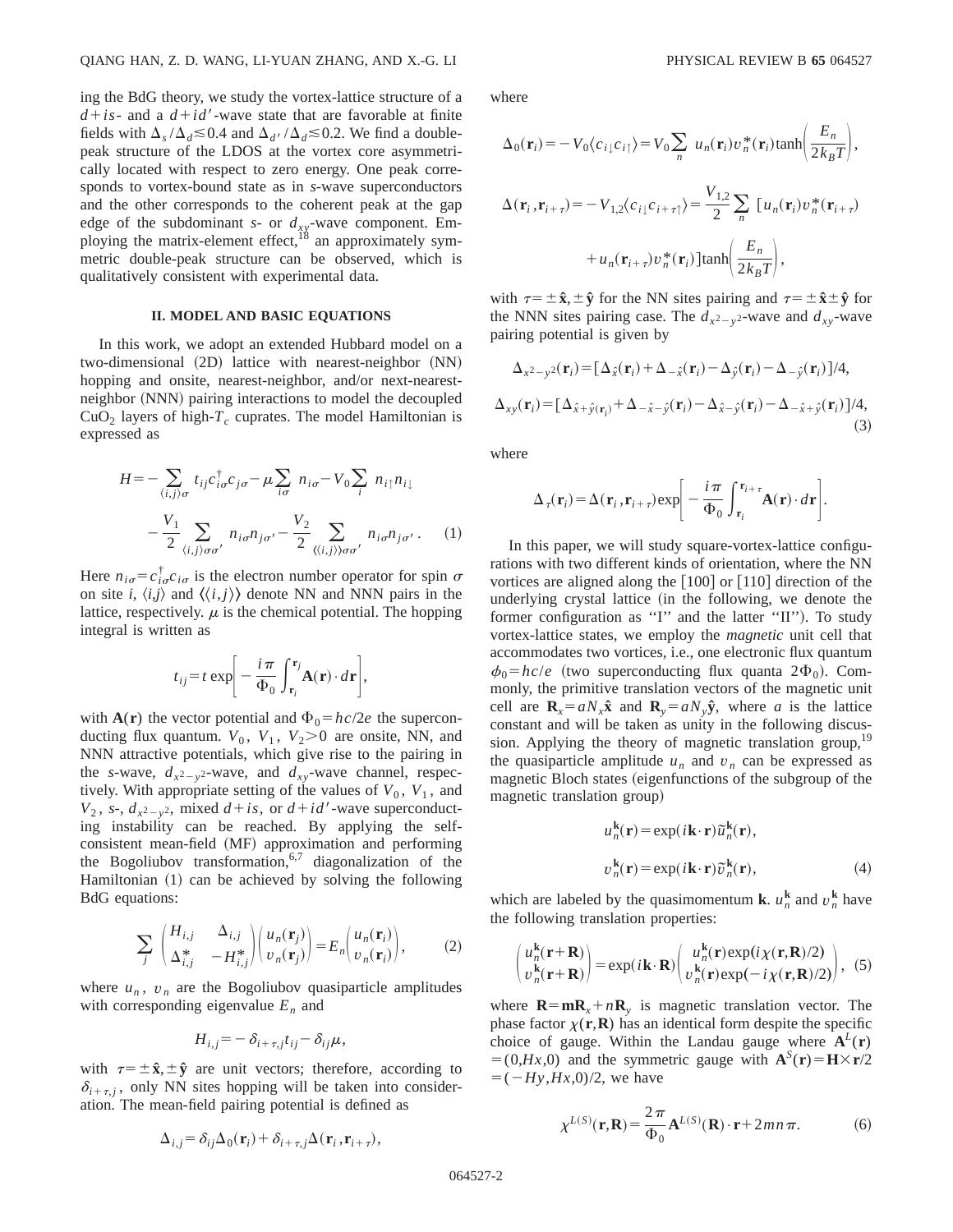From Eqs. (3)–(6), one can readily find that  $\Delta_{x^2-y^2}(\mathbf{r}_i)$  [and  $\Delta_{xy}(\mathbf{r}_i)$  has the following translation property:  $\Delta_{x^2-y^2}(\mathbf{r}_i)$  $+$ **R**) $=$  $\Delta_{x^2-y^2}(\mathbf{r}_i)$ exp $[i\chi(\mathbf{r},\mathbf{R})]$ .

For convenience of numerical calculation, we choose the Landau gauge to deal with the square-vortex-lattice configuration I and the symmetric gauge to deal with configuration II. In both cases, the magnetic field is approximated to be uniform, which is appropriate for type-II high- $T_c$  superconductors at finite fields. Substituting Eq.  $(4)$  into the BdG Eq. (2), the original vortex-lattice problem changes into an eigensystem defined within one single magnetic unit cell,

$$
\sum_{j} \exp(i\mathbf{k}\cdot(\mathbf{r}_{j}-\mathbf{r}_{i})) \begin{pmatrix} H_{i,j} & \Delta_{i,j} \\ \Delta_{i,j}^{*} & -H_{i,j}^{*} \end{pmatrix} \begin{pmatrix} \tilde{u}_{n}^{k}(\mathbf{r}_{j}) \\ \tilde{v}_{n}^{k}(\mathbf{r}_{j}) \end{pmatrix} = E_{n}^{k} \begin{pmatrix} \tilde{u}_{n}^{k}(\mathbf{r}_{i}) \\ \tilde{v}_{n}^{k}(\mathbf{r}_{i}) \end{pmatrix}, \tag{7}
$$

together with the appropriate boundary conditions derived from Eq.  $(5)$ ,

$$
\begin{pmatrix}\n\tilde{u}_n^{\mathbf{k}}(\mathbf{r}+\mathbf{R}) \\
\tilde{v}_n^{\mathbf{k}}(\mathbf{r}+\mathbf{R})\n\end{pmatrix} = \begin{pmatrix}\n\tilde{u}_n^{\mathbf{k}}(\mathbf{r}) \exp(i\chi(\mathbf{r}, \mathbf{R})/2) \\
\tilde{v}_n^{\mathbf{k}}(\mathbf{r}) \exp(-i\chi(\mathbf{r}, \mathbf{R})/2)\n\end{pmatrix}.
$$
\n(8)

For the vortex lattice with  $M_{x} \times M_{y}$  number of magnetic unit cells, the magnetic wave vector  $\mathbf{k}=2\pi(m_x,m_y)/$  $(aN_{x,y}M_{x,y})$ , with  $m_{x,y}=0,1,...,M_{x,y}-1$ , is defined in the first magnetic Brillouin zone. Similarly, we obtain  $\Delta_0(\mathbf{r}_i)$ and  $\Delta_{\tau}(\mathbf{r}_i)$  expressed by  $\tilde{u}_n^{\mathbf{k}}$  and  $\tilde{v}_n^{\mathbf{k}}$ ,

$$
\Delta_0(\mathbf{r}_i) = V_0 \sum_{\mathbf{k}, n} \tilde{u}_n^{\mathbf{k}}(\mathbf{r}_i) \tilde{v}_n^{\mathbf{k} *}(\mathbf{r}_i) \tanh\left(\frac{E_n^{\mathbf{k}}}{2k_B T}\right),
$$
  

$$
\Delta_\tau(\mathbf{r}_i) = \frac{V_{1,2}}{2} \sum_{\mathbf{k}, n} \left[ \tilde{u}_n^{\mathbf{k}}(\mathbf{r}_i) \tilde{v}_n^{\mathbf{k} *}(\mathbf{r}_{i+\tau}) e^{-i\mathbf{k} \cdot \tau} + \tilde{u}_n^{\mathbf{k}}(\mathbf{r}_{i+\tau}) \tilde{v}_n^{\mathbf{k} *}(\mathbf{r}_i) e^{i\mathbf{k} \cdot \tau} \right] \tanh\left(\frac{E_n^{\mathbf{k}}}{2k_B T}\right).
$$

With the above boundary conditions, the resulting quasiparticle spectrum is obtained by repeated diagonalization of the BdG equations and iteration of the pairing potential until sufficient accuracy is achieved (in the present work, the maximum relative error of the pairing potential is controlled  $\leq 1\%$ ).

Once the BdG Eqs.  $(7)$  is solved self-consistently, the quasiparticle-excitation spectrum can be obtained. The local density of states (LDOS) is given by

$$
\rho(\mathbf{r}_i, E) = -\frac{1}{M_x M_y} \sum_{\mathbf{k}, n} \left[ |\tilde{u}_n^{\mathbf{k}}(\mathbf{r}_i)|^2 f'(E_n^{\mathbf{k}} - E) + |\tilde{\sigma}_n^{\mathbf{k}}(\mathbf{r}_i)|^2 f'(E_n^{\mathbf{k}} + E) \right],
$$
\n(9)

where  $f(E)$  represents the usual Fermi distribution function. In the following sections, the electronic structure of the vortex-lattice state in  $d$ -,  $d$ + *is*-, and  $d$ + *id*<sup> $\prime$ </sup>-wave superconductors will be studied.

## **III. LDOS OF PURE** *d***-WAVE VORTEX LATTICE**

For convenience of later comparison, the electronic structure of the vortex-lattice state of a pure *d*-wave superconductor is studied at first. The size of the magnetic unit cell is  $N<sub>L</sub>a \times 2N<sub>L</sub>a$  for the Landau gauge corresponding to a magnetic field  $H^L = \Phi_0 / (2N_L^2 a^2)$  and  $N_s a \times N_s a$  for the symmetric gauge corresponding to a magnetic field *H<sup>s</sup>*  $= \Phi_0 / (N_s^2 a^2)$ , where  $N_L$  and  $N_s$  are both integers.  $\mu / t$  $=$  -1, which gives rise to a band filling factor  $\langle n \rangle \approx 0.62$ . To get the  $d$  pairing instability,  $V_1$  will be taken as positive and *V*<sub>0</sub>, *V*<sub>2</sub>=0. We use *V*<sub>1</sub>/*t*=3.0,  $\mu$ /*t*=-1.0. This set of parameter values results in  $\Delta_d / t = 0.368$  and  $T_c^d / t = 0.569$ . The coherent peak of the *d*-wave order parameter is at  $\Delta_{\text{max}}/t \approx 1.1$ . From the BCS formula  $\xi = \hbar v_F / \pi \Delta_{\text{max}}$  $\sim E_F/\pi\Delta_{\text{max}}k_F$ , we have  $k_F\xi \approx 1$ .

First we give the LDOS of the pure  $d_{x^2-y^2}$ -wave vortex lattice in Fig. 1, which is proportional to the differential tunneling conductance of the STM experiments. We find that the azimuthally averaged LDOS of the intervortex sites far from the vortex center behaves like that of the homogeneous zerofield case. At about  $\pm 1.1t$ , there are coherence peaks corresponding to the superconducting gap edge  $\Delta_{\text{max}}$ , while around  $\pm$  1.8*t* there are peaks reflecting the Van Hove singularity of the band.<sup>6</sup> There are no bound states localized around the vortex core of pure *d*-wave superconductors, which is consistent with the results of the BdG study of both an isolated vortex<sup>5</sup> and vortex lattice<sup>6,20</sup> at low magnetic fields while is in contrast with those of *s*-wave vortex problems.<sup>3,8–10</sup> We have studied the variation of LDOS at vortex core with magnetic field by changing the magnetic unit cell size. The results are shown in Fig. 1. We find that besides broad resonant peak centered near the zero energy [see Figs. 1(a2), 1(a3), and 1(b5)], which was pointed out in Refs. 5, 6, 20, there are also peak splittings where their width and position exhibit significant dependence on both the magnetic field and vortex-lattice arrangement. This multiple-peak feature of the spectrum line is clearly different from the broad featureless resonant peak reported in Ref. 5 and the fine details observed in the single-vortex study, $5$  which were contributed to possible finite-size effect. We find that these peaks correspond to subbands generated by the overlap among the low-lying vortex-core quasiparticle resonant states of different vortices. Figure 2 shows the quasiparticle subband spectra in the first magnetic Brillouin zone of vortex lattice I and II for the magnetic-field strength *H<sup>L</sup>*  $= \Phi_0 / (324a^2)$  and  $H^S = \Phi_0 / (338a^2)$ . It can be seen that although the applied field is approximately the same for these two configurations the dispersion differs with each other largely. From Fig.  $2(b)$  a cluster of subbands ranging from 0.05*t* to 0.15*t* gives rise to the double-peak splitting of LDOS at the Fermi surface as shown in Fig.  $1(b2)$ , while the nearness or even crossing of the subbands in Fig.  $2(a)$  results in a broad peak with only weak oscillations, as seen in Fig.  $1(a2)$ . Similar sensitivity of subband spectrum to the field strength is also found, which leads to the large variation of LDOS with changing field strength, as seen in Fig. 1. Such a strong field effect has also been pointed out in Ref. 21 in a non-self-consistent solution of the BdG Hamiltonian by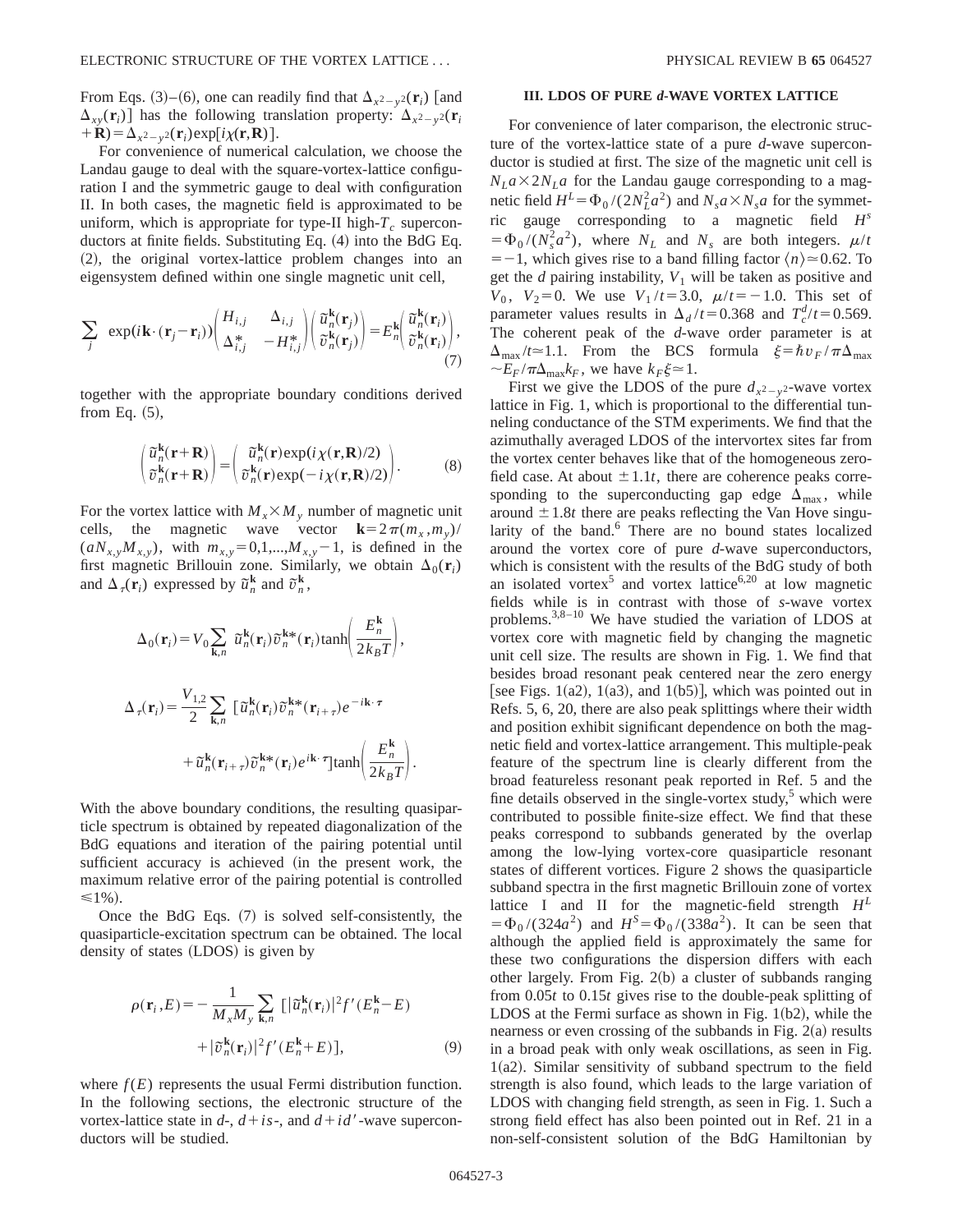

FIG. 1. LDOS at the center of vortex (solid line) and spatially averaged LDOS of the intervortex sites (dashed line) at  $T=0$ . Left: vortex-lattice configuration I; from (a1) to (a5) the magnetic unit cell sizes are  $16\times32$ ,  $18\times36$ ,  $20\times40$ ,  $22\times44$ , and  $24\times48$ . Right: vortex-lattice configuration II; from (b1) to (b5) the magnetic unit cell sizes are  $24\times24$ ,  $26\times26$ ,  $28\times28$ ,  $30\times30$ , and  $32\times32$ .

means of Franz-Tesanovic singular gauge transformation.<sup>22</sup> For the reason that the wave functions of the low-lying resonant states are extended mainly along the nodal directions where  $\Delta_d(\mathbf{k})$  vanishes, strong interference effect<sup>21</sup> of these states causes the remarkable oscillation of the spectra with even slight change of the field (accordingly, magnetic unit cell size) and vortex arrangement.

For specific field strength and vortex-lattice configuration, such as in Figs.  $1(b2)$  and  $(b3)$ , the LDOS might be qualitatively consistent with the double-peak structure of the tunneling conductance observed in experiments<sup>11,12</sup> and a selfconsistent BdG analysis of the quasiparticle spectrum of *d*-wave vortex lattice within a continuum model employing a Landau-level expansion method.<sup>13</sup> However, the sensitivity of the details of the peak structure to the field and vortexcore arrangement indicates that the experimentally observed double-peak structure at the vortex core might *not* be in close connection with the vortex subbands if we further take into account the fact that the experimentally observed vortex-core states do not show any dependence on the applied magnetic field in the range from 1 to 6 T (Ref. 24) and the vortex lattice of real high- $T_c$  cuprates seem more like disordered vortex glass without long range order.<sup>11</sup>

In the following section, we invoke the mixed  $d + is$  and  $d + id'$  paring states to address the double-peak structure of the LDOS at vortex core, which is shown to be insensitive to the field variation and the orientation of vortex lattice.

## **IV. LDOS OF MIXED**  $d + is -$  AND  $d + id'$ -WAVE VORTEX **LATTICE**

In this section, the electronic structure of the vortex lattice state of the  $d + is$ -wave  $(d + id'$ -wave) superconductor is studied. Almost all parameters are the same as those in the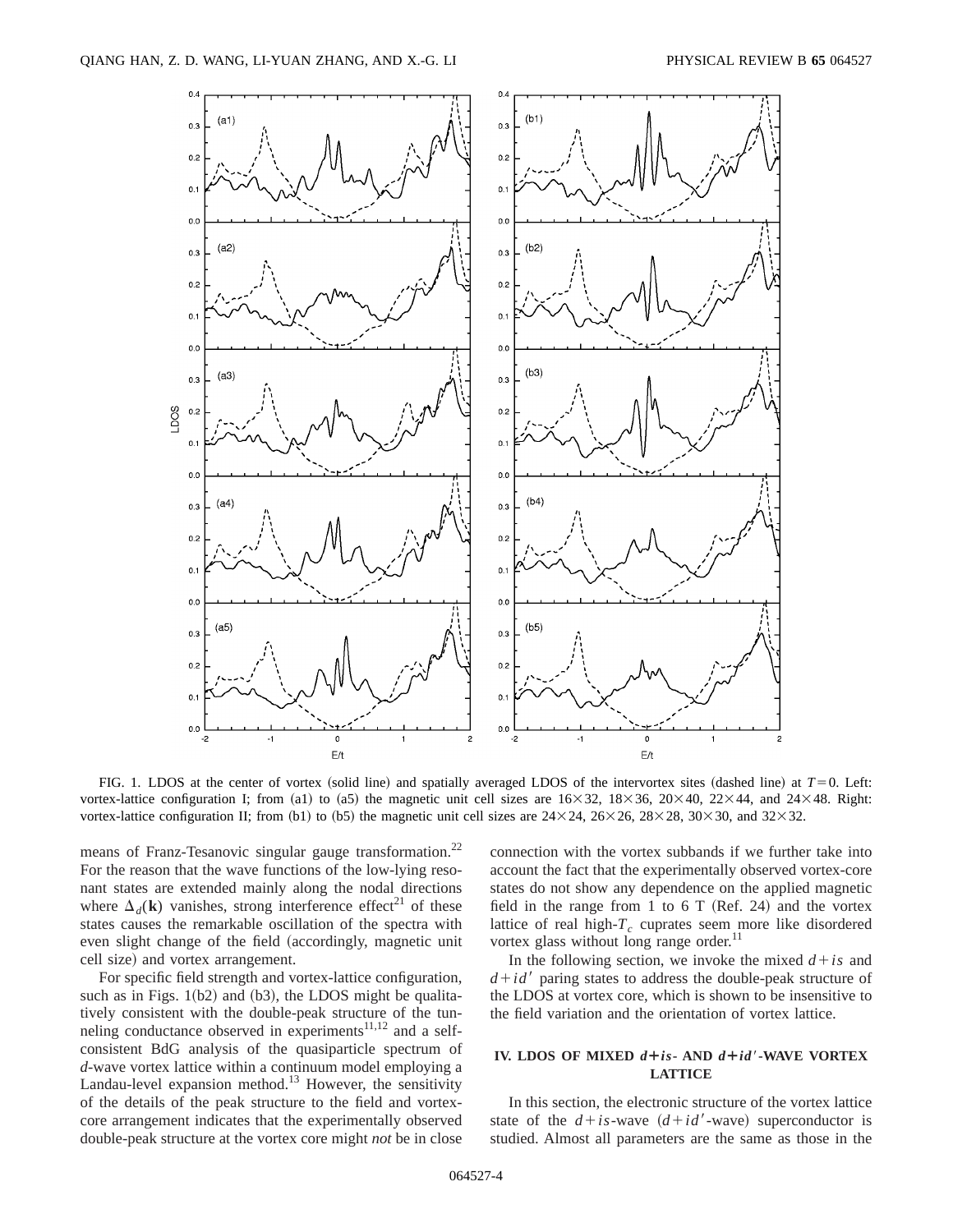

FIG. 2. Quasiparticle subband spectrum for the two square-vortex-lattice configuration. (a): configuration I with magnetic unit cell size 18 and (b): configuration II with magnetic unit cell size  $26$ .

above mentioned pure  $d$ -wave case, except that both  $V_1$  and  $V_0$  ( $V_2$ ) are taken as positive while  $V_2$  ( $V_0$ ) as zero to get the  $d+is$  ( $d+id'$ ) pairing instability. In Fig. 3, we present the phase diagram of the superconducting states within our tight-binding model with  $\mu/t = -1$  and  $T=0$  for the homogeneous case. As the relative magnitude of  $V_1$  and  $V_0$  ( $V_2$ ) varies, different pairing states might be realized and the mixed  $d + is$  wave  $(d + id'$ -wave) state exists in a relatively narrow parameter region as shown in Fig. 3. To study the vortex-lattice state of the mixed-pairing phase when a uniform magnetic field is applied along the *z* axis of lattice, we choose  $V_1/t = 3.0$ ,  $\mu/t = -1.0$ , and  $V_0/t = 2.4$ , 2.5 for the  $d + is$  phase and  $V_2/t = 2.0$ , 2.1, 2.2 for the  $d + id'$  phase. From Fig. 3, we find that these values of  $V_0$  and  $V_2$  are close to the lower transition line that separates the pure  $d_{x^2-y^2}$ state with the mixed  $d + is$  or  $d + id'$  phases and, therefore, pure *d*-wave pairing state is favorable at zero field and will give rise to  $\Delta_d / t = 0.368$  and negligibly small ( $\sim 10^{-4} t$ ) *s*-wave or  $d_{xy}$ -wave components as our numerical calculation shows.

However, when a moderate magnetic field is applied in the vortex-lattice state, nonzero *s*-wave or  $d_{xy}$ -wave pairing potential is generated due to the finite magnetic field  $(H<sub>c1</sub>)$  $\ll H \ll H_{c2}$ , which is consistent with the result of Ref. 13. In Table I, we list the values of the pairing potentials for a few sets of parameter values, showing that the *s*- and *d'*-wave components are small compared with the dominant *d*-wave order parameter  $(\Delta_s/\Delta_d \leq 0.4$  and  $\Delta_{d'}/\Delta_d \leq 0.2$ ). This fieldinduced phase transition was first proposed by Laughlin<sup>14</sup> for  $d_{x^2-y^2}+id_{xy}$  superconductors and later addressed within the framework of the GL theory at both low (near zero field) $16$ and high  $(H \simeq H_{c2})^{17}$  field. At low temperatures where STM experiment is carried out, the previous theory chose a larger pairing interaction that gave rise to a result that  $d + id'$  phase



FIG. 3. Phase diagram of the pairing states at zero field. The parameters are  $\mu/t = -1$  and  $T=0$ .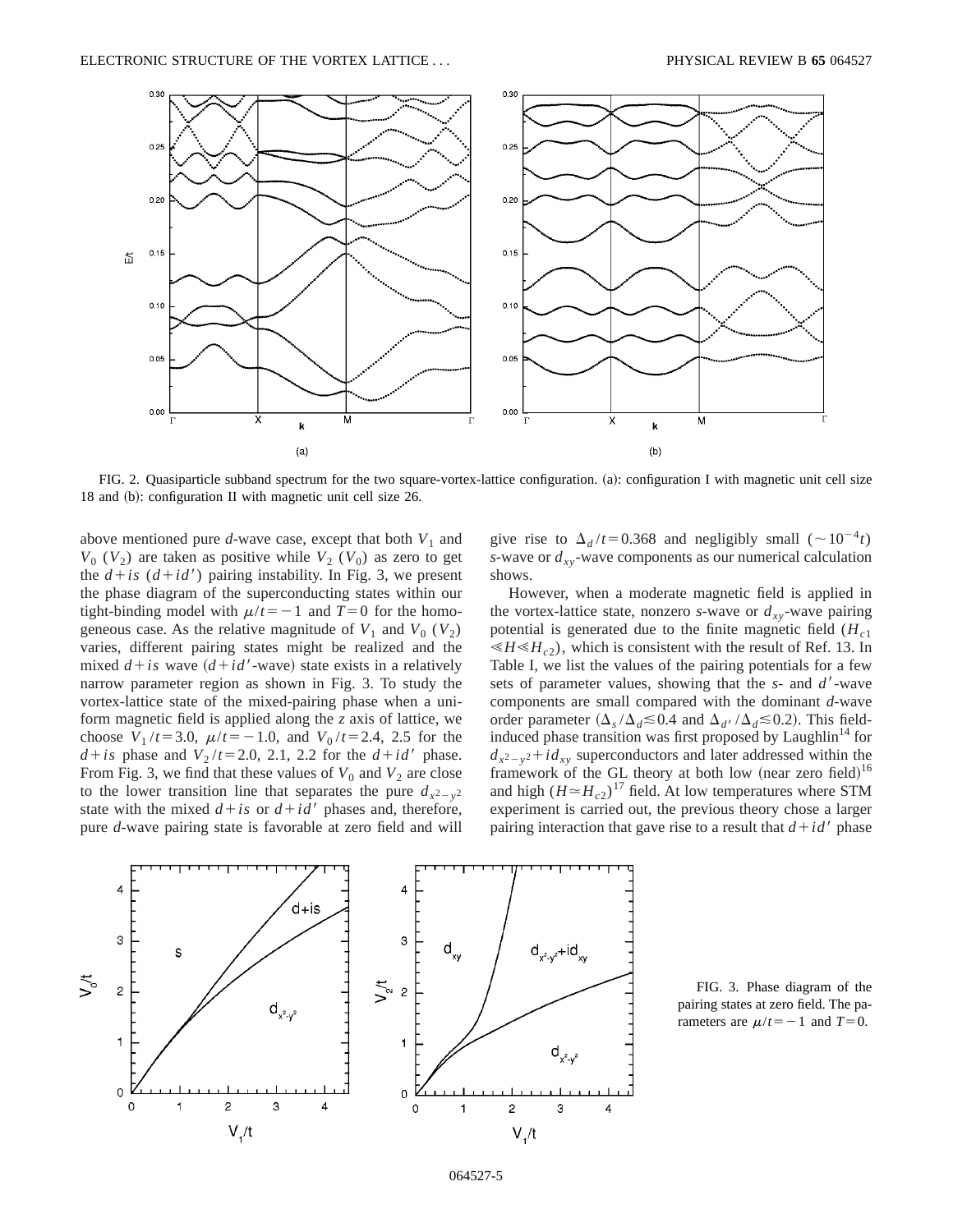TABLE I. The magnitude of the  $d_{z^2-y^2}$ , *s*, and  $d_{xy}$  wave order parameters averaged in a magnetic unit cell for a few sets of parameter values. Other parameters are fixed with  $T=0$ ,  $\mu/t=-1$ , and  $V_1/t = 3.0$ . The number with superscript "I" denotes the corresponding values for square-vortex lattice aligned along the  $[100]$ direction with the magnetic unit cell size  $20 \times 40 \overline{H}$  $= \Phi_0/(400a^2)$  and that with "II" for the  $\pi/4$  tilted square-vortex lattice with the magnetic unit cell size  $28 \times 28 [H = \Phi_0 / (392a^2)]$ .

| $V_0/t$            | $\Delta_{x^2-y^2}/t$                                                                                             | $\Delta_{s}/t$                                                                                                                       |
|--------------------|------------------------------------------------------------------------------------------------------------------|--------------------------------------------------------------------------------------------------------------------------------------|
| 2.4<br>2.5         | $0.362^{\mathrm{I}}$ , $0.361^{\mathrm{II}}$<br>$0.356^{\mathrm{I}}$ , $0.355^{\mathrm{II}}$                     | $0.090I$ , $0.081II$<br>$0.154^{\text{I}}$ , $0.153^{\text{II}}$                                                                     |
| $V_2/t$            | $\Delta_{x^2-y^2}/t$                                                                                             | $\Delta_{xy}/t$                                                                                                                      |
| 2.0<br>2.1<br>2.2. | $0.364I$ , $0.362II$<br>$0.362^{\mathrm{I}}$ , $0.360^{\mathrm{II}}$<br>$0.360^{\text{I}}$ , $0.358^{\text{II}}$ | $0.022^{\mathrm{I}}$ , $0.034^{\mathrm{II}}$<br>$0.050^{\text{I}}$ , $0.056^{\text{II}}$<br>$0.073^{\text{I}}$ , $0.075^{\text{II}}$ |
|                    |                                                                                                                  |                                                                                                                                      |

even exists at zero magnetic field, $5$  which was inconsistent with the experimental observation, while in our calculation, pure  $d_{x^2-y^2}$  phase is preferable when  $H=0$ . Therefore, our results do not seem to contradict with a possible mixed *d*  $+i d'$  pairing phase suggested by the thermal conductivity experiment on  $Bi_2Sr_2CaCu_2O_8$  at finite magnetic fields<sup>15</sup> and the pure  $d_{x^2-y^2}$  phase hinted by the low-temperature STM data at zero field. $^{23}$ 

In Fig. 4, we show the spatial variation of the  $|\Delta_{x^2-y^2}|$ and  $|\Delta_{s}|$  for the two vortex-lattice orientations of the mixed  $d + is$ -wave superconducting phase. The results indicate clearly a twofold symmetry, while in the  $d + id'$ -wave case we find fourfold symmetric structure (not shown here), which is consistent with the GL numerical analysis. $25,26$  Furthermore, small components of higher order, such as  $s_{x^2-y^2}$ or  $s_{xy}$  is also induced around the vortex center. In Fig. 5, we give the LDOS at the vortex core in the  $d + is$ -wave pairing state. In such a model it can be clearly seen that a subgap opens and a double-peak structure exists with minimum at the Fermi energy, which is qualitatively consistent with experimental data. Such a structure is insensitive to vortexlattice configuration and magnetic field, which indicate that it originates from the fully gapped feature of the  $d + is$  state. However, the particle-hole symmetry is broken, with the peak below  $E_F$  lying farther away and having smaller spectral weight than the peak above  $E_F$ .  $E_+ / |E_-| \approx 0.5$ ,  $|E_-|/\Delta_{\text{max}} \approx 1/7$  when  $V_0/t = 2.4$  and increases to  $E_+ / |E_-|$  $\approx$  0.6 and  $|E_-|/\Delta_{\text{max}}\approx$  1/5 when  $V_0/t$  = 2.5 as shown in Fig. 5. By examining the position of the peaks in Fig. 5 and the subband spectrum in Fig. 6, we find that the peak at negative energy  $E_{-}$  actually coincides with the coherent peak at the *s*-wave gap edge ( $\Delta_s^g$   $\approx$  0.15, 0.20 for  $V_0$  = 2.4, 2.5, respectively), while that at positive energy  $E_+$  corresponds to the localized vortex-core state as in a pure *s*-wave superconductor.10 However, different from *s*-wave vortexbound states, $8,10,13$  there is only one closely coupled pair of low-lying subbands within the the *s*-wave gap, originating from the two vortices in each magnetic unit cell; therefore, the peak of LDOS around zero bias does not change in energy as a function of increasing distance from the vortex center. Moreover, these subbands exhibit considerable dispersion showing that the overlapping of the localized core



FIG. 4. Spatial distribution of  $|\Delta_{x^2-y^2}|$  (a), (c) and  $|\Delta_s|$  (b), (d) for the two square-vortex-lattice configurations. The parameters are  $\mu/t = -1$ ,  $T=0$ ,  $V_1/t = 3.0$ , and  $V_0/t = 2.5$ . (a) and (b) correspond to vortex-lattice configuration ''I,'' while  $(c)$  and  $(d)$  correspond to configuration ''II.''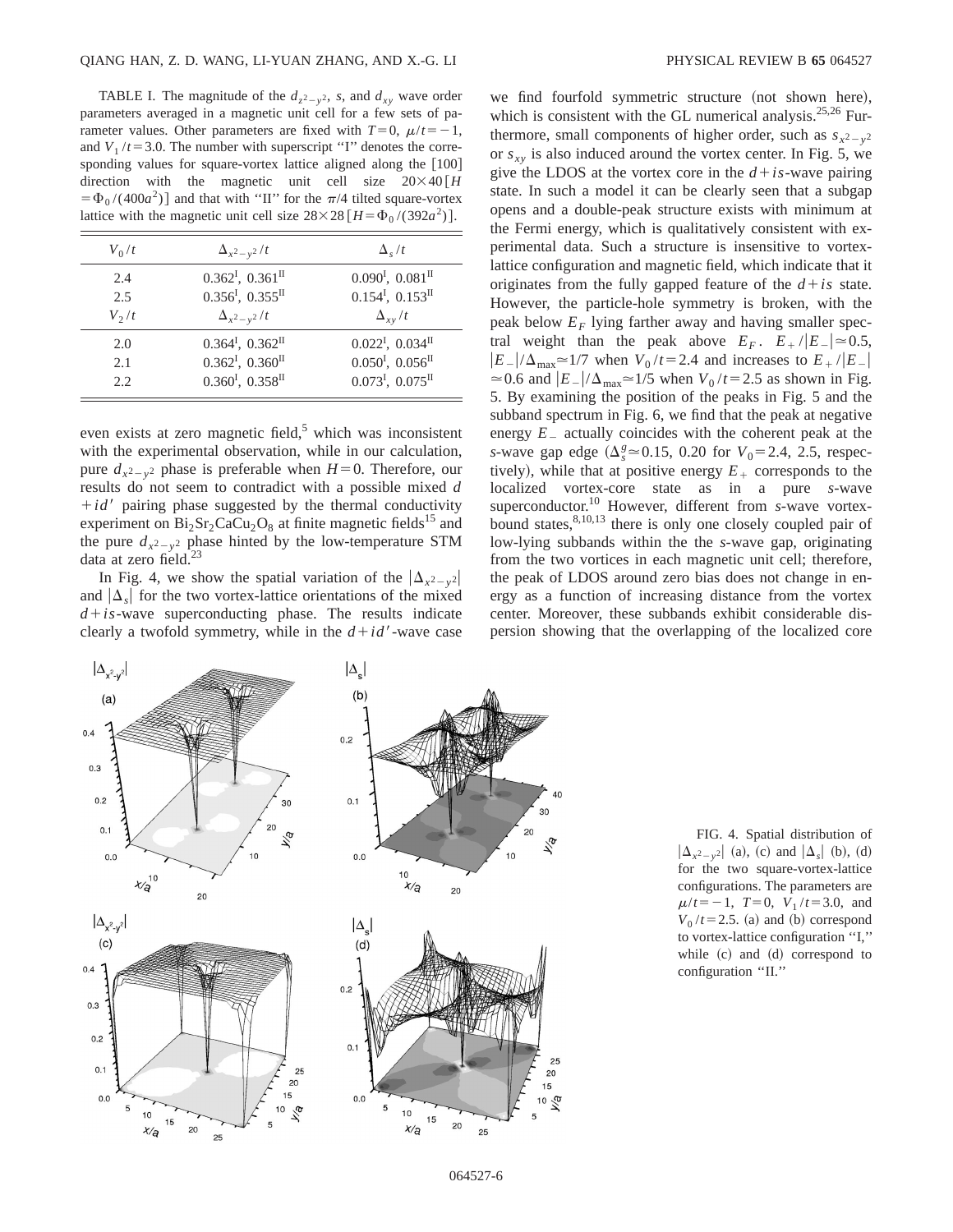

FIG. 5. LDOS at the center of vortex (solid line) and spatially averaged LDOS of the intervortex sites (dashed line) at  $T=0$ . (a), (b): vortex-lattice configuration I; (c), (d): vortex-lattice configuration II with  $V_0/t = 2.4$ , 2.5, respectively. The magnetic unit cell sizes are 20  $\times$  40 for vortex-lattice configuration I and 28 $\times$  28 for configuration II.

states of adjacent vortices is quite large. We attribute the large dispersion of the subbands to the smallness of the *s*-wave component, which results in long coherent length characterizing the attenuation of the vortex-bound state. According to the rough estimation in Ref. 10, the coherent length  $\xi_s = \hbar v_F / \pi \Delta_s^g \sim 20a$ , 15*a* for  $V_0 / t = 2.4$ , 2.5, respectively. For the magnetic unit cell size 20 as in Fig. 6,  $\xi_s$  is comparable with intervortex distance; therefore, this explains the dispersion of the low-lying subbands and its flattening when  $\Delta_s^g$  increases [compare Fig. 6(a) with Fig. 6(b)].

Figure 5 also shows that the spatially averaged LDOS of intervortex sites does *not* exhibit gap structure opened at



FIG. 6. Quasiparticle subband spectrum for the square-vortex-lattice configuration I with magnetic unit cell size  $20\times 40$ . (a):  $V_0 = 2.4$  and (b):  $V_0 = 2.5$ . The solid lines show the positions of LDOS peaks at the vortex core. The temperature is chosen as  $0.02t$ .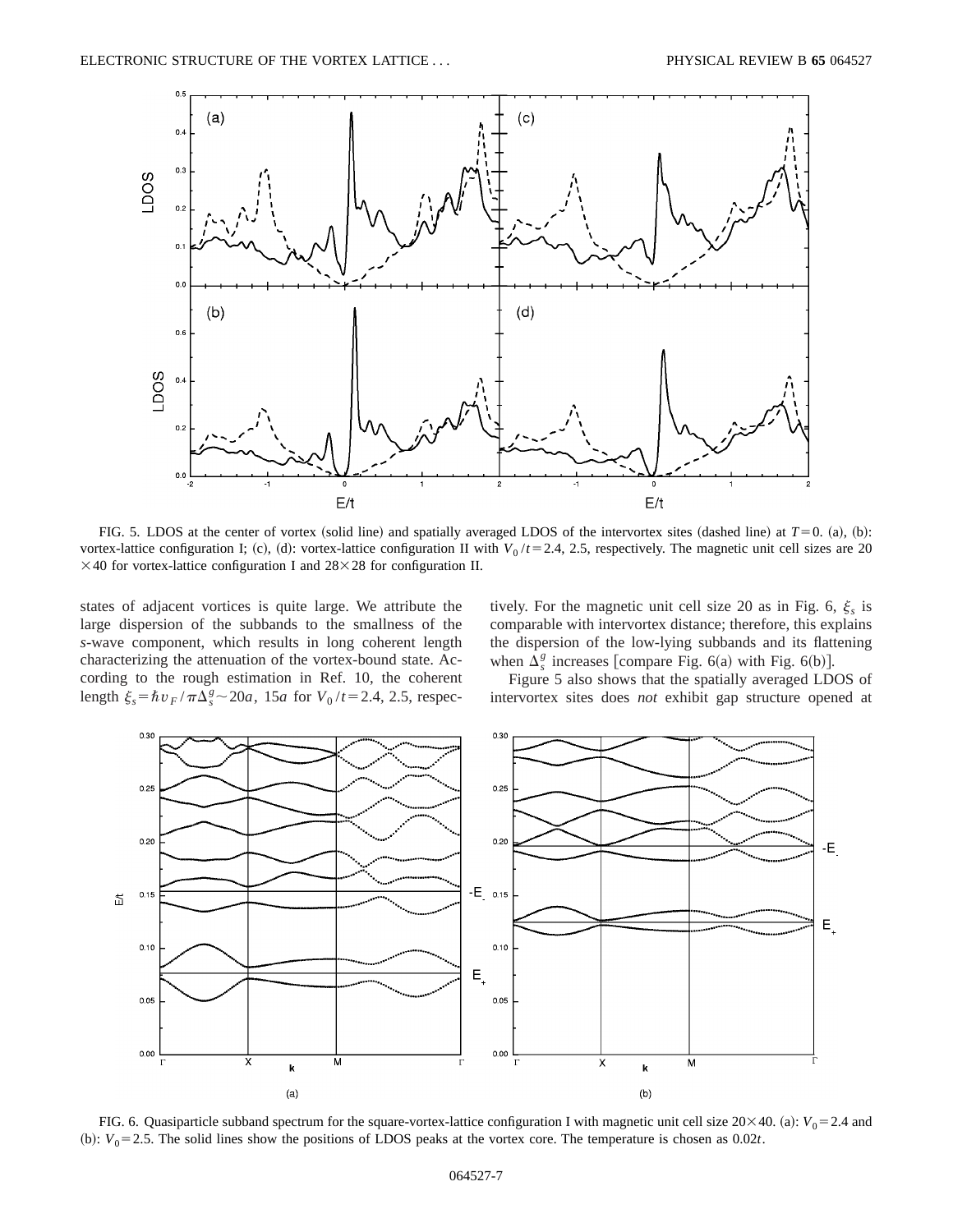

FIG. 7. Density of states of mixed  $d + is$ -wave pairing phase in homogeneous case, with  $\Delta_d / t = 0.36$  and  $\Delta_s / t = 0.15$  (solid line). Spatially averaged LDOS of intervortex sites of square-vortexlattice configuration I with magnetic unit cell size  $20 \times 40$  for *d + is*-wave state with  $V_0/t = 2.4$  (dashed line). Density of states of pure *d*-wave phase in homogeneous case with  $\Delta_d / t = 0.37$  (dotted line).

 $\pm \Delta_s^g$  near  $E_F$  expected for  $d + is$ -wave pairing phase. Again, we employ the considerable dispersion of the low-lying subband within  $\Delta_s^g$  to explain this effect. That is, the long attenuation length of the vortex-core state makes the wave function of the quasiparticle *leak* out of the vortex center and, therefore, makes contribution to the LDOS at intervortex sites, which can partially close the expected gap as far as  $\Delta_s^g$  is small compared to the dominant *d*-wave component. The thermally broadening effect will help this effect further. Detailed comparison of the spatially averaged LDOS's of intervortex sites for mixed  $d + is$ -wave phase at finite magnetic fields with that at zero field is shown in Fig. 7 where the density of state of a pure *d*-wave superconductor at zero field is also given. Near  $E_F$ , the averaged LDOS in vortexlattice state clearly differs from that of homogeneous case and behaves more like that of a pure *d*-wave superconductor at zero field when  $T/t = 0.02$  ( $T/T_c \approx 0.035$ ). This implies that even if  $d + is$ -wave pairing phase does exist in the vortex phase it might be difficult to distinguish it from the pure *d*-wave phase by examining the LDOS far away from the vortex cores.

Similar results have also been found in the mixed *d*  $+i d'$ -wave phase. The LDOS's at the vortex core for  $V_2/t$  $=$  2.0, 2.1, 2.2 have been given in Fig. 8(a). With increasing pairing interaction  $V_2$ ,  $E_+$  and  $|E_-|$  rise due to larger  $d_{xy}$ -wave component relative to approximately constant



FIG. 8. LDOS at the center of vortex for the mixed  $d + id'$ . wave pairing state in the squarevortex-lattice configuration II with  $V_2/t$  $= 2.0, 2.1, 2.2$ . The magnetic unit cell size is 28  $\times$  28. (a): without blocking effect; (b): with blocking effect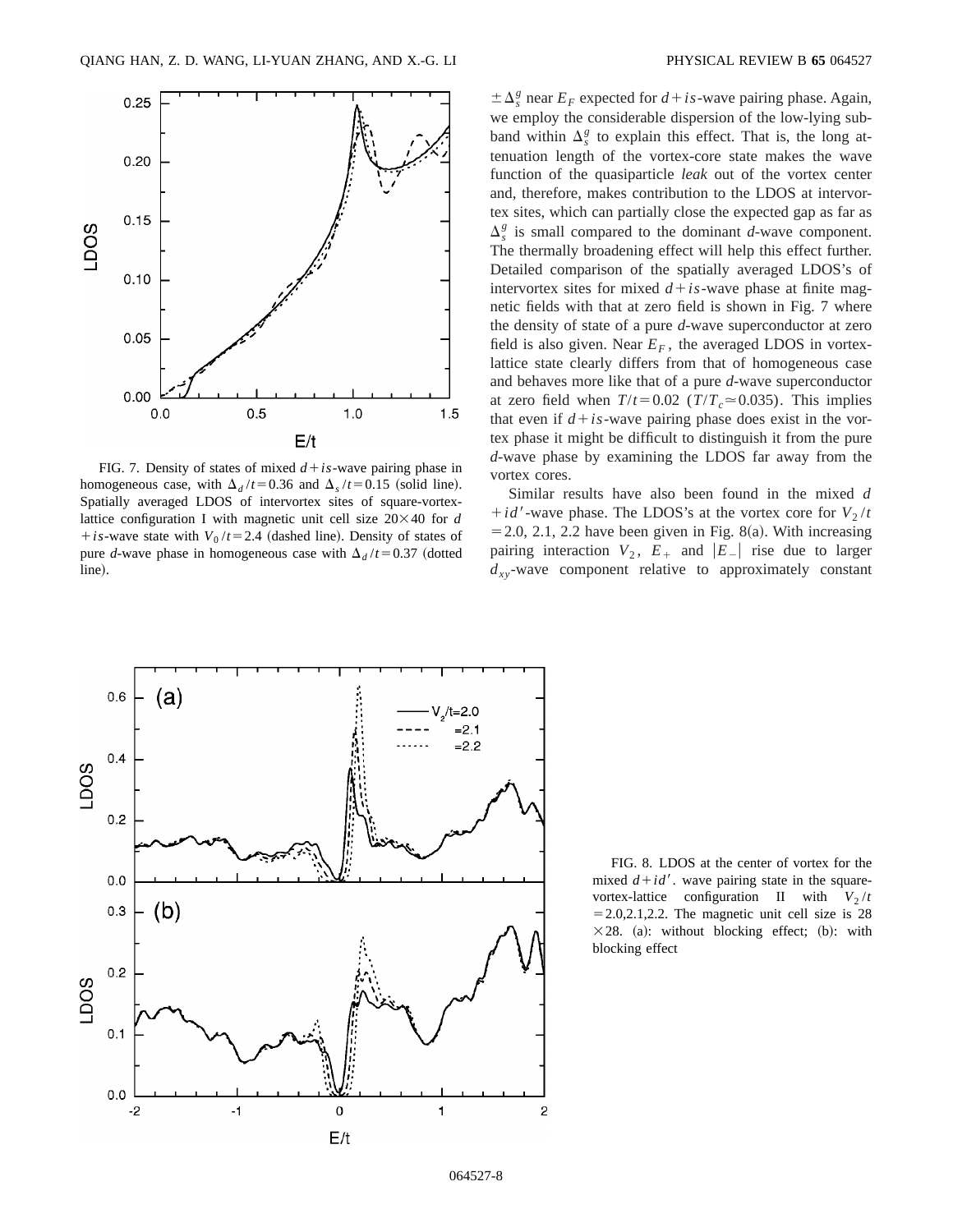$\Delta_{x^2-y^2}$  as shown in Table I. Combining with the result of mixed  $d + is$ -wave state, we find that the main discrepancy between our theory and experimental data lies in the fact that in our model the double peaks locate asymmetrically with respect to  $E_F$ . We now employ the matrix-element effect<sup>18</sup> of the possible intermediate layer (for example, BiO layer in  $Bi_2Sr_2CaCu_2O_{8+\delta}$  lying between the STM tip and the CuO layer being probed to resolve such a discrepancy. The blocking effect was proposed by Zhu, Ting, and  $Hu^{18}$  to explain the impurity state of BiSrCaCuO. It was pointed out that due to the blocking of the Bi atom right above the Cu atom, the experimentally measured LDOS at a Cu site is actually a sum of the contribution of its NN sites in the  $CuO<sub>2</sub>$  plane. Therefore, we have

$$
\tilde{\rho}(\mathbf{r}_0, E) = \sum_{\delta} \rho(\mathbf{r}_0 + \delta, E), \qquad (10)
$$

where  $r_0$  denotes the position vector of the vortex-core site and  $\delta$  its four NN sites. The modified LDOS is shown in Fig.  $8(b)$ . In comparison with Fig.  $8(a)$ , it can be seen that after taking into account the matrix-element effect  $E_{+}$  keeps almost unchanged while  $E_{-}$  moves close to  $E_{+}$  and an approximate particle-hole symmetry is recovered. The mechanism is that: according to the analysis of the vortex-bound state of *s*-wave superconductor, $8-10$  the lowest-lying core state (with eigenenergy  $E_+$ ) has largest spectral weight at the vortex-center site while its time-reversal counterpart (with eigenenergy  $-E_{+}$ ) has zero spectral weight. Therefore, at the vortex-center site the particle-hole asymmetry is maximum; however, at its NN sites, both states ( $E_+$ ) have finite spectral weight showing the feature of particle-hole symmetry as seen in Fig. 8(b). For the mixed  $d + is$ -wave pairing state, the conclusion is the same. We find that when  $V_0/t = 2.5$  for the  $d + is$ -wave phase  $E_+/\Delta_{\text{max}} \approx 1/8$  and  $V_2/t = 2.2$  for the  $d + id'$ -wave phase  $E_+/\Delta_{\text{max}} \approx 1/5$ , which is qualitatively consistent with experimental data.<sup>11,12</sup>

#### **V. CONCLUSION**

In this paper, the quasiparticle spectrum of pure *d*-wave, mixed  $d + is$ -wave, and  $d + id'$ -wave superconductors have been studied in the vortex-lattice state subject to a uniform magnetic field perpendicular to the underlying 2D discretized lattice. We discussed the square vortex lattice with two types of orientations with respect to the underlying finite-size lattice. The self-consistent BdG equations are solved numerically.

For the *d*-wave pairing state, the quasiparticle spectrum shows that no bound states are revealed, being consistent with previous results.<sup>5,6</sup> The LDOS at vortex core has a multipeak structure. By changing the magnetic field, we find that the peak positions and the width of peaks between peaks vary largely without a simple relation between the field strength and splitting of peaks. The LDOS at the vortex center exhibits obvious difference for two orientations of the square vortex lattice we study. The sensitivity of LDOS to the field and vortex arrangement is attributed to the interference effect of the wave function of quasiparticle state of adjacent vortices. Since the vortices in high- $T_c$  materials may not be regularly distributed, the double-peak structure observed experimentally would not be explained by merely including the field effect on pure *d*-wave superconductors.

For the mixed  $d+is$  and  $d+id'$  pairing, we chose the parameters in such a way that pure *d*-wave phase is stablized at zero field while the mixed  $d + is$  and  $d + id'$  are favorable at finite fields. Vortex-bound state weakly localized around the vortex core is shown to be insensitive to both strength of field and vortex-lattice orientation. Due to the weakness of the subdominant *s*- or  $d_{xy}$ -wave component relative to the dominant  $d_{x^2-y^2}$ -wave pairing potential, the vortex-bound state has a characteristic length comparable with vortexvortex distance, which form one vortex-core quasiparticle subband. Accordingly, the LDOS at the vortex center has an asymmetric double-peak structure, where the peak corresponding to the vortex-core quasiparticle subband has a positive energy and the other peak corresponding to the coherent peak has a negative energy. The positions of both peaks are proportional to the magnitude of the  $s$ - or  $d_{xy}$ -wave component. By employing the matrix-element effect $^{18}$  proposed to deal with the intermediate layer between the STM tip and the superconducting  $CuO<sub>2</sub>$  layer, we find that the double peak can locate symmetrically around the Fermi level, which is qualitatively consistent with STM observations.

It is natural to ask that whether the particle-hole symmetry of the tunneling conductance at the vortex core observed in STM experiments on both YBCO<sup>11</sup> and BSCCO<sup>12</sup> is intrinsic for high- $T_c$  cuprates or just a feint related to the existence of an intermediate layer, which might have nontrivial influence on STM measurements. Further STM experiments are needed to clarify this issue.

At present, there are still no concrete experimental evidences of the bulk generation of the subdominant *is* or *id'* component in high- $T_c$  superconductors at finite fields. However, various inhomogeneities, such as surfaces, grain boundaries impurities, and vortices, have all been shown as sources of the locally time-reversal-symmetry-breaking states. In fact, a spontaneous split of the zero-bias conductance peak observed in the surface of  $YBa<sub>2</sub>Cu<sub>8</sub>O<sub>7-\delta</sub>$  was interpreted as a signal of spontaneous time-reversal-symmetry breaking implying the existence of an *is* or  $id_{xy}$  component localized near the surface.<sup>27,28</sup> The problem now is whether the global coherent  $d + is$ - or  $d + id'$ -wave state can be realized, as the overlap of the the local *is* and *id'* component generated around vortex cores increases with the magnetic field. Anyway, to study what new phenomena in the mixed state might associate with the time-reversal-symmetry-breaking  $d + is$ and  $d + id'$  states is always an interesting issue, at least for theoretical research.

#### **ACKNOWLEDGMENTS**

The work was supported by a RGC grant of Hong Kong under Grant No. HKU7144/99P and in part by a 973-project of the Ministry of Science and Technology of China under Grant No. G1999064602.